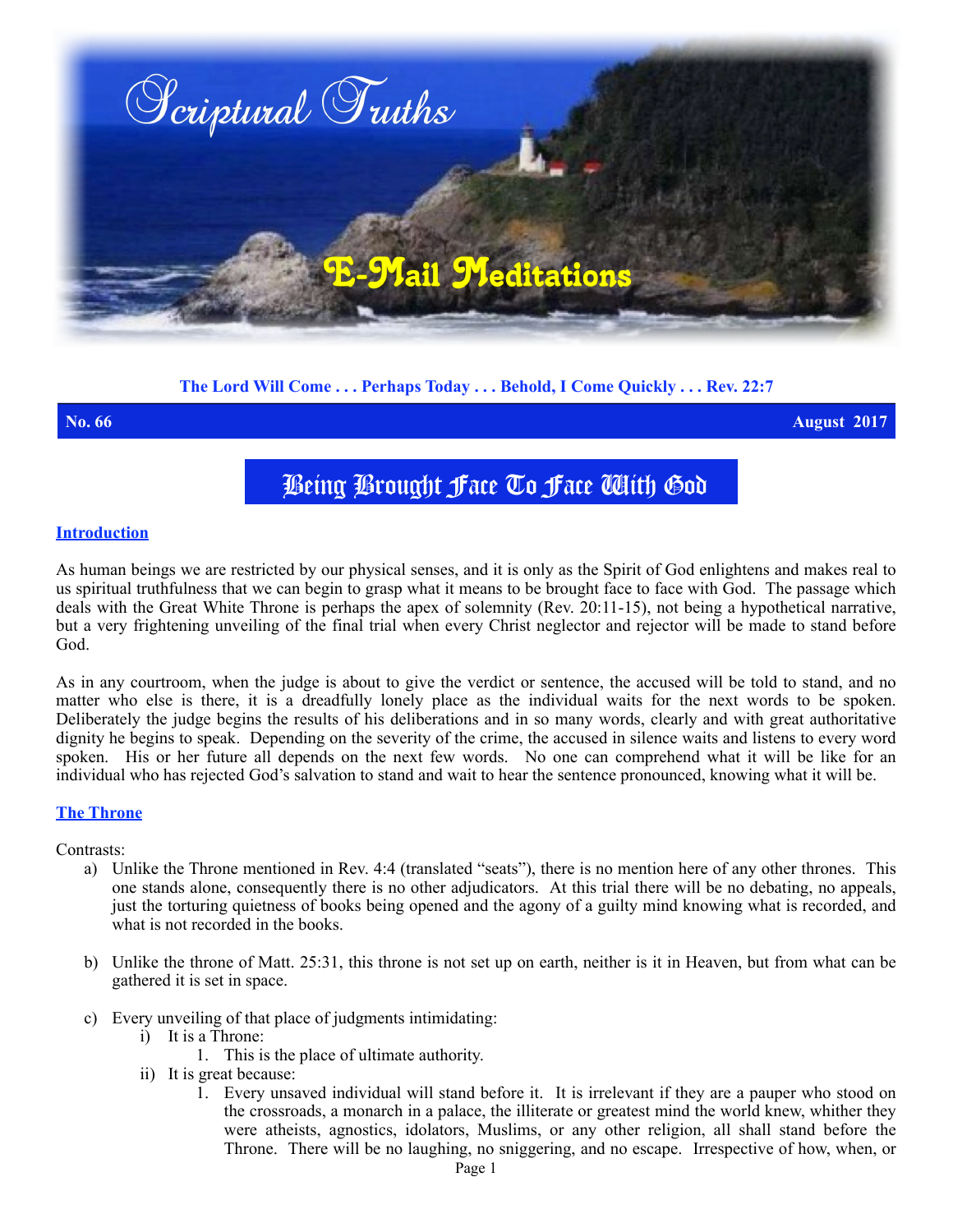where an individual died is of no consequence.Whither they were buried on land or sea, in a mausoleum, burial ground, or cremated, there is no escape. The graves will give up the dead in them, the sea the same, tombs and vaults will be vacated, cremated bodies will be raised, and nationality or culture will count as nothing (Rev. 20:12-13).

- 2. Not only will every individual stand, but then every knee will bow (Rom. 14:11), and that includes the most rebellious anti-God and Christ venomous individuals the world has ever known. Not only will they bow, but will be broken declaring that, "Jesus Christ is Lord" (Phil. 2:11). However, it will be too late, it is only in time on earth an individual can accept Christ as their Lord and Saviour. In that day, it will simply be the acknowledging of it.
- 3. The consequences which arise from it, because everything about everyone is known.
- 4. Of its finality.

iii) It is white:

1. It is the place of Moral Absolutes and perfect justice.

# **The Throne Sitter**

During the tribulation under a judgment by God, in demonstrating to humanity their helplessness and God's power He will cause the earth to, "reel to and fro like a drunkard" (Isa. 24:20), but that will not happen in Rev. 20:11. The scriptures record, "The earth and the heaven fled away; and there was found no place for them". I am reminded of the people in New York when the twin towers collapsed. They ran in utter terror, and as the cloud of darkness threatened to engulf them, they looked for shelter but none was to be found. Unspeakable terror filled hearts and minds. That is the way the earth and heaven shall be. Although amoral in themselves, they are stained by sin before the intensity of divine holiness.

### **Illustration Of Meeting God By Joseph**

I am sure for Joseph's brothers it was a nagging thought that came to mind from time to time, "What happened to Joseph and somehow could his dreams come to fruition"? More troubling would have been the question, "If that ever happened and we had to meet him, what would happen, what will he do with us, for we sold him as a slave? Then unexpectedly, after long years had passed, without warning their worst nightmares came true. They were standing before the governor of all Egypt and he just said three words which made them tremble, " I am Joseph" (Gen. 45:3). If that was not frightening enough, he then said, "whom ye sold into Egypt" (Gen. 45:4), reminding them of what they did to him.

It is a very faint picture of a coming day when every individual who is unsaved will stand before the Lord Jesus. Rank, intelligence, wealth will mean nothing. With consciences firing scalding memories across their brain they will think of the times they heard the gospel and rejected it, when they were aware of the need of salvation and they mocked the convictions of the Holy Spirit, and the times when His sacrifice for their sins meant nothing to them. Now, to stand before Him and as He sits in judgment on His Great White Throne, He opens the books as they endure the most frightening experience of their lives to that point.

### **The Problem We Have**

It is my understanding that there is a difference between "knowing" and "believing", and there are degrees of "believing". I am aware that there are readers who will automatically be ready to debate that last observation, and almost call it heretical. However, before doing so, in John chapter 4 the Lord told the father of the son who was dying, "Go thy way: thy son liveth", and the next cause is, "And the man believed the word that Jesus had spoken unto him" (Jn. 4:50). Then when the father arrived home the following day his servants met him and told him the good news, and when he asked of the hour the healing began, he was told, "Yesterday at the seventh hour the fever left him" (Jn. 4:52). Now observe, it was then we read that which is recorded of the father, "And himself believed" (Jn 4:53). It is my understanding that while he did believe when the Lord first spoke, there were lingering doubts. But when he heard the preciseness of the time the healing began, all doubts were removed, confidently and assuredly he believed.

a) There is a difference in "knowing" and "believing". Nebuchadnezzar knew the warnings from God but he did not confidently without question believe them, for had he assuredly believed God, he would have changed his ways (Dan. 4:27). However, when the discipline of God fell and he came to his senses, he had no doubts that God does not make meaningless threats (Dan. 4:34-37).

The reason I write this is because it is known there will be a day of judgment, but it is an "intellectual belief" with the presumptuous seeing it as a pie-in-the-sky thing. If every unsaved person really was confident in the assurance that there is coming a time when they will stand before God, and due to their rejection of Christ be cast into hell for eternity, they would hasten to get saved. If every believer really was confident in the assurance that there is coming a time when the